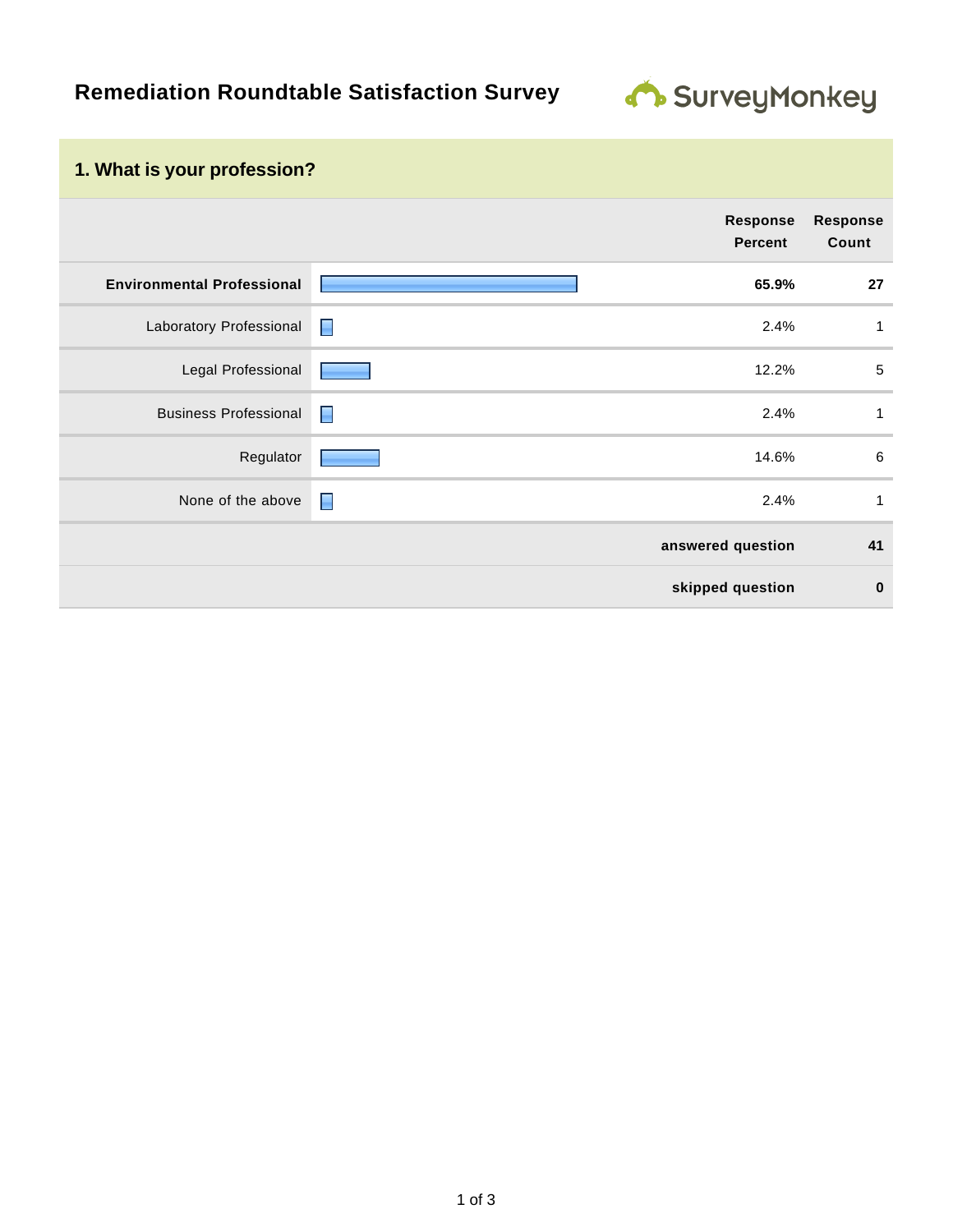## **2. Assign a level of agreement to the following statements:**

|                                                                                            | <b>Strongly</b><br>Agree | Agree      | <b>Disagree</b> | <b>Strongly</b><br><b>Disagree</b> | Rating<br>Average | <b>Response</b><br>Count |
|--------------------------------------------------------------------------------------------|--------------------------|------------|-----------------|------------------------------------|-------------------|--------------------------|
| Participating in the Remediation<br>Roundtable is a productive use of<br>my time.          | 34.1% (14)               | 61.0% (25) | $4.9\%$ (2)     | $0.0\%$ (0)                        | 3.29              | 41                       |
| I am satisfied with the two-hour<br>length of the Roundtable.                              | 22.0% (9)                | 73.2% (30) | $2.4\%$ (1)     | $2.4\%$ (1)                        | 3.15              | 41                       |
| I am satisfied with the frequency<br>of the Roundtable meetings.                           | $17.1\%$ (7)             | 70.7% (29) | $12.2\%$ (5)    | $0.0\%$ (0)                        | 3.05              | 41                       |
| Roundtable discussions are<br>provocative and informative.                                 | 26.8% (11)               | 63.4% (26) | $9.8\%$ (4)     | $0.0\%$ (0)                        | 3.17              | 41                       |
| I find the answers to questions<br>asked at the Roundtable useful and<br>applicable.       | 14.6% (6)                | 78.0% (32) | $7.3\%$ (3)     | $0.0\%$ (0)                        | 3.07              | 41                       |
| I find the surveys useful.                                                                 | $10.0\%$ (4)             | 82.5% (33) | $5.0\%$ (2)     | $2.5\%$ (1)                        | 3.00              | 40                       |
| I find the Q&A Newsletter useful.                                                          | 27.5% (11)               | 67.5% (27) | $2.5\%$ (1)     | $2.5\%$ (1)                        | 3.20              | 40                       |
| I would be willing to participate in<br>future breakout groups (during the<br>Roundtable). | 30.0% (12)               | 60.0% (24) | $10.0\%$ (4)    | $0.0\%$ (0)                        | 3.20              | 40                       |
| I would be willing to participate in<br>future workgroups (outside of the<br>Roundtable).  | 29.3% (12)               | 63.4% (26) | $7.3\%$ (3)     | $0.0\%$ (0)                        | 3.22              | 41                       |
| I would like to hear presentations<br>by non-state agency speakers.                        | 28.2% (11)               | 43.6% (17) | 25.6% (10)      | $2.6\%$ (1)                        | 2.97              | 39                       |
| I would like to hear presentations<br>by other (non-DEEP) state agency<br>speakers.        | $17.1\%$ (7)             | 51.2% (21) | 26.8% (11)      | $4.9\%$ (2)                        | 2.80              | 41                       |
| I would be interested in giving a<br>presentation at the Roundtable.                       | $0.0\%$ (0)              | 37.5% (15) | 60.0% (24)      | $2.5\%$ (1)                        | 2.35              | 40                       |

12

**answered question 41**

**skipped question 0**

If you disagree with any of the above, please tell us what we could do better.